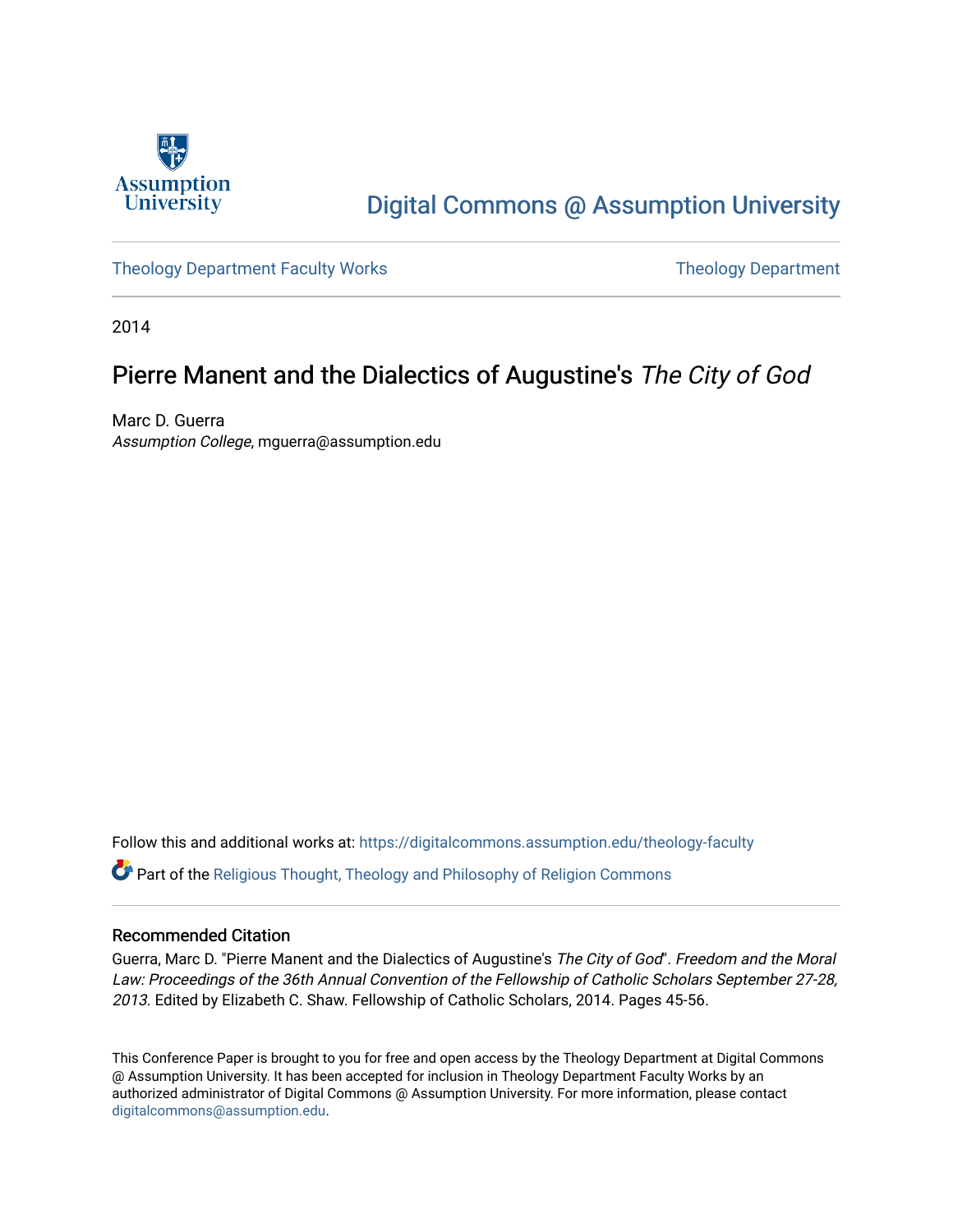# **Pierre Manent and the Dialectics of Augustine's** *The City of God*

*Marc D. Guerra Assumption College* 

WEMARKS TODAY will be taken from the French Catholic<br>political philosopher Pierre Manent's latest book, a genuine *tour*<br>de force of theologico-political reflection, titled Metamorphoses political philosopher Pierre Manent's latest book, a genuine *tour de force* of theologico-political reflection, titled *Metamorphoses of the City.*<sup>1</sup> Works of genuine theologico-political reflection like those found in Augustine's magisterial *The City of God* or Baruch Spinoza's influential *Theological-Political Treatise* are increasingly difficult for late modem human beings to grasp, even when they are set forth in the bright light of day. Inasmuch as they do not advance a familiar and immediately identifiable academic or political *parti pris,* they are not sectarian or ideological in the now all too familiar sense of those terms. For this reason, they tend to appear unfamiliar and unfinished, if not, to use Nietzsche's term, "untimely" to human beings who have grown accustomed to hearing religious and political claims couched in the terms of dogmatically formulated ideologies. Manent's *Metamorphoses* is undoubtedly a work of theologico-political reflection.

Manent's *Metamorphoses* introduces a relatively new field of study. Unlike works of classical political philosophy such as Aristotle's *Politics, Metamorphoses* does not present a study of regimes, the kind of authoritative political constitutions  $-$  monarchy, tyranny, aristocracy, oligarchy, mixed regime, democracy - that can organize life in the political order. Rather, Manent offers us a study of the political form, that is, the prior, broader organizing political idea within which the regime and political life ultimately takes shape and operates. Manent identifies four political forms in the history of the West: the polis, the empire, the Church, and the nation. Each of these forms is a way of holding things in common in the world of human affairs. As Manent says in his introduction, his concern with the political form grew out of his seeing more and more clearly the significance of "the prodigious innovation" in human life "that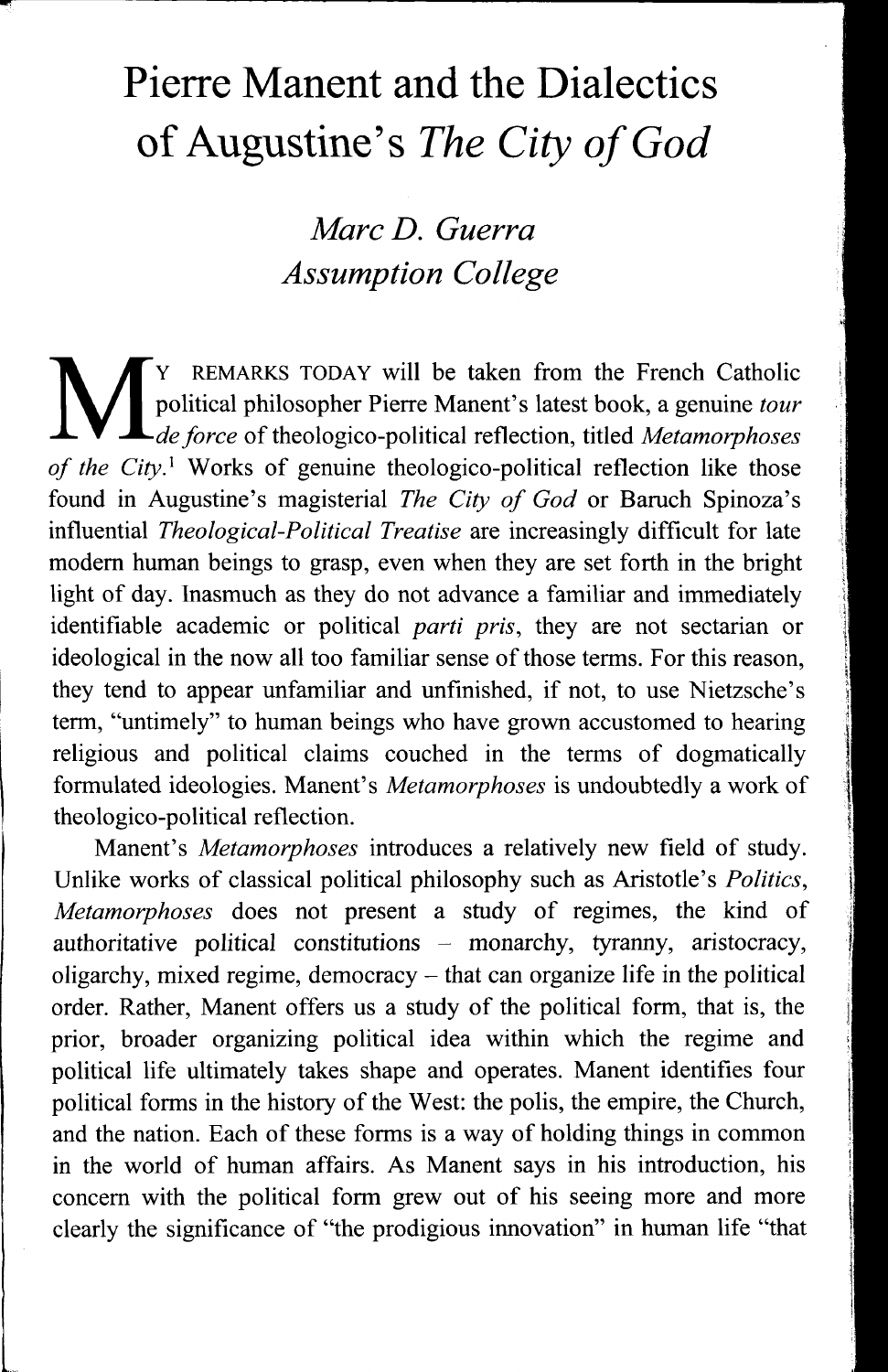countenance the brutality of Thomas Hobbes that simplifies things in the name of solidity and expediency. To cite Manent, "whereas Thomas Hobbes rebuffs a ridiculous vanity, the Christian critique is concerned to reveal noble error, where the accent can fall either on the nobility of the error or the erroneous character of the noble movement. One finds in Augustine at times one, at times the other accent. "8

Manent sees Christianity's deepest point of impact on the political order affecting our understanding of the problem of the one and the many. Christianity's teaching on the universal way of deliverance and salvation in Christ opposes not social or political inequality *per se,* that is, the perceived great demon that modem liberal democracies increasingly seek to slay, but the pertinence of Greek philosophy's exaggerated distinction between the philosopher and the nonphilosopher, with regard to a human being's capacity to attain or receive the truth. While to the pagan elite the mysteries are shrouded in secrecy and meant for initiates only, the Christian mysteries are offered publicly, ostensibly to everyone. In a word, in Christianity there is no "secret doctrine." Thus over the philosophers, Augustine has the advantage of the liberty or boldness of speech of the Christian apostle who offers the same salutary truth to all. I will come back to this point later. Here, I want to emphasize Manent's undeniable appreciation of Catholicism's unflinchingly dialectical approach to this question. When conjugating the problem of the one and the many, Catholicism does not engage in an easygoing and formulaic ancient/modem two-step, siding simply or instinctively with classical thought over and against modem thought on all things. Rather, working out of its own distinctive claim about the true nature of things, Catholicism engages in what I like to call a dual dialectic  $-$  one dialectic between premodem and modem political philosophy, and one dialectic between classical philosophy and Catholic theology about the truth about God and man.

Returning to Manent's reflection on Augustine's argument in *The City of God,* Manent places great importance on the fact that unlike the readily surveyed *polis,* to use Aristotle's phrase, or the panoramic empire or the discernibly identifiable nation-state, the two cities Augustine describes are not visibly separated. Certainly, the Church is in one sense and in one part visible. But we must make this important qualification: Among the Church's most sworn enemies are concealed its future citizens, and even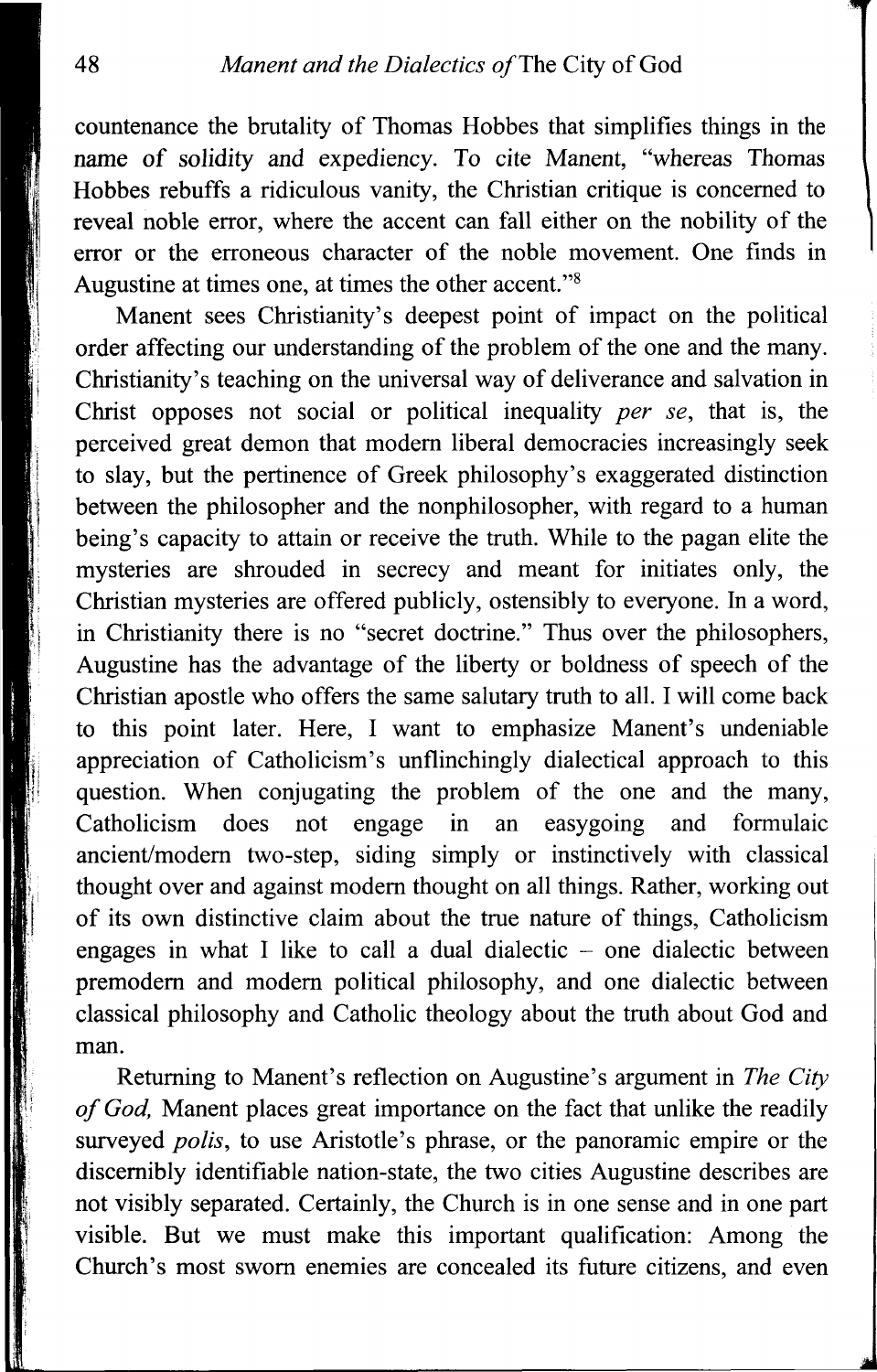among its most sworn enemies lie hidden predestined friends, who as yet do not know themselves. On the other hand, among those who appear to be in the Church are some who will not have a share in the eternal destiny of the saints. As Augustine arrestingly states in the opening book of *The City of God,* "in truth, those two cities are interwoven and intermixed in this era, and await separation at the last judgment."<sup>9</sup>

As Augustine memorably states, these two cities, the earthly city and the city of God, "were created by two kinds of love: the earthly city was created by self-love reaching the point of contempt for God, the Heavenly City by the love of God carried as far as contempt of self."<sup>10</sup> One city seeks its glory from men, the other takes God as witness of its conscience is its greatest glory. One city is dominated by the passion to dominate, while in the other mutual service is rendered by charity, the rulers by ruling, and the subjects by obeying. One city, in its masters, loves its own strength, while the other says to God, "I will love you, Lord, my strength."

Manent offers a rich analysis of Augustine's portraits of the fratricides that marked the earthly birth of the earthly city and the mythic birth of Rome as a way of highlighting the contrast just mentioned. Outwardly similar, these two fratricides are in truth quite different. The legendary founding of Rome began with Romulus killing his brother Remus. As Augustine makes clear, Romulus and Remus were clearly both citizens of the earthly city: both sought the glory of establishing the Roman state. But the two brothers jointly could not receive as much glory as one could receive on his own. For in the earthly city, to share glory is to diminish one's own glory. Expounding on this theme, Manent notes that in the earthly city the "attainment of the greatest glory, the glory attached to *tota dominatio*," is the spoil of the man who rules alone.<sup>11</sup>

The tale of Romulus and Remus is undoubtedly deplorable, but in the end it is a rather simple tale since it is a tale of rival brothers who coveted the same earthly good. The case of Cain and Abel, as Augustine shows, is far more complex and thus far more interesting. In Manent's reading of Augustine, Augustine suggests that Cain killed his brother Abel because "he envied his brother who was good." $12$  Cain envied his brother Abel even though Abel, choosing the life of a shepherd and not a farmer like Cain, was willing to let his brother have all the earthly goods he desired. Augustine speaks of "the diabolical envy that the wicked feel for the good simply because they are good, while they are themselves evil."<sup>13</sup> The point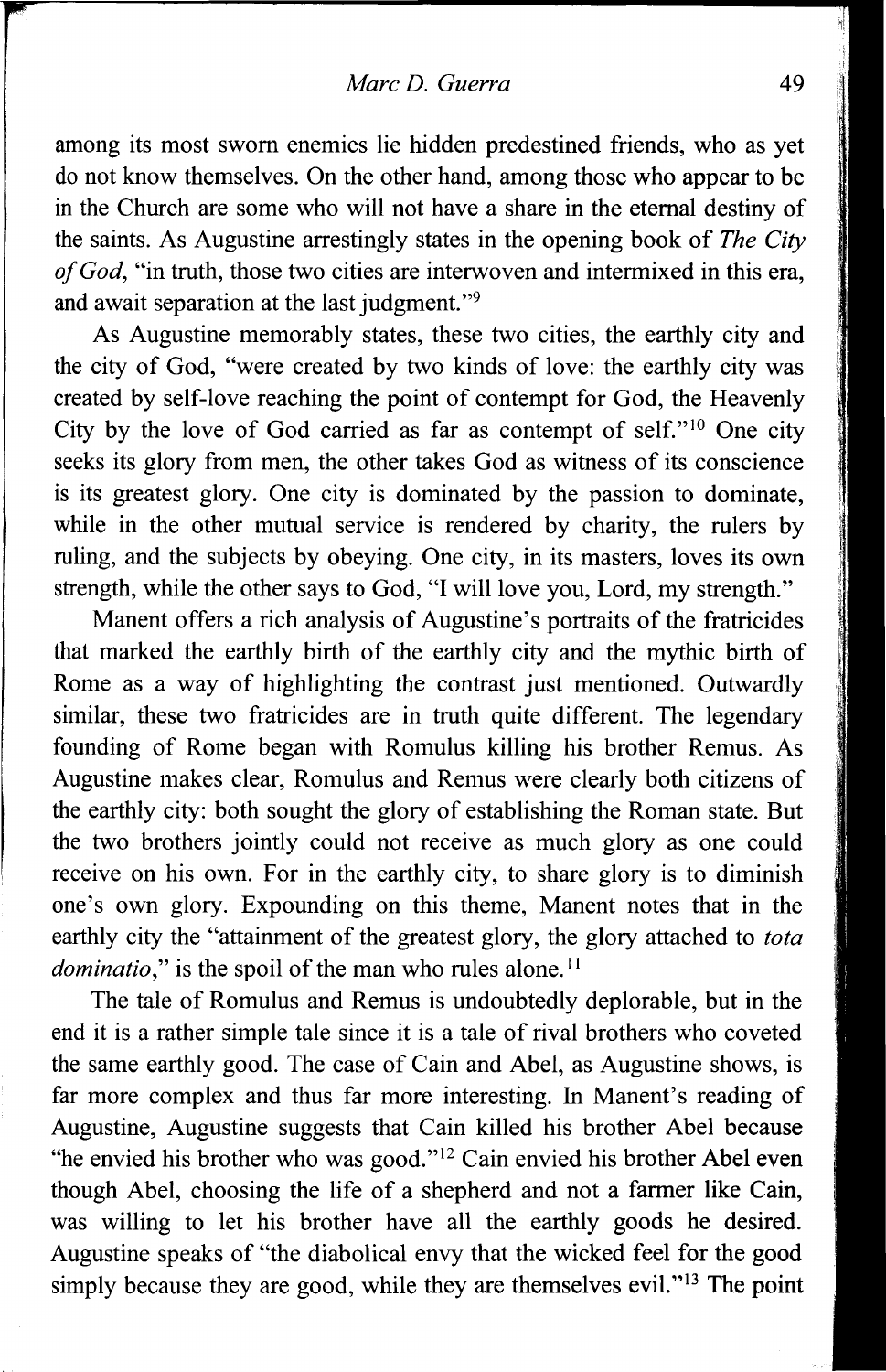is not so much Cain's wickedness, but Abel's goodness. The sinful Cain hates what ought to be the natural object of his love, his brother's goodness and through that what is truly good in itself. According to Manent, "the rivalry between Romulus and Remus expresses the division within the earthly city, which is divided against itself. With Cain and Abel, the conflict between the two cities comes to light. At the common source of the two divisions or conflicts is the depraved human will, sin."<sup>14</sup> Christianity thus highlights a tension that marks human life as we know it by simultaneously affirming the desirability of human unity and the sharing of what is truly good for human beings and emphasizing the divisive effects of the fallen human will which ensures that men cannot ultimately act or be righteous on their own.

It is significant, I believe, that in his chapter on "The Two Cities" Manent quotes the following remark by Augustine twice: "The human race is, more than any other species, at once social by nature and quarrelsome by perversion."<sup>15</sup> The problem with man as we know him, according to Christianity, if I may put it this way, is with his history, specifically his history as a fallen creature with a rational appetite, not with his nature. Man's created nature is good; it is his sinfulness, his suffering from what Augustine calls the twin effects of original sin, ignorance and difficulty, which inclines to him evil. The two parts of this thesis are of a piece for Augustine. Augustine's very definition of a bad will is that it perverts a nature that is good or capable of being good. In Manent's words, "the ambivalence of the human being divided between friendship and hostility is rooted on the one hand in the good nature of the human soul and on the other in the fallen condition of the human being; it is rooted in the 'nature vitiated by sin. "'16 Hence, for Augustine, the term that best seems to allow these two ideas to be held together is not corruption but wound: Human nature is "wounded in the natural powers proper to it."<sup>17</sup>

Yet Manent realizes that as powerful and illuminating as Augustine's analysis of the fallen condition of man is, it only emphasizes the political problem man faces when the Christian dispensation is taken into consideration. For Augustine's searching insight hardly helps us to order life in common in a concrete, actionable way. In Manent's view, this partly explains why men like Thomas Hobbes and John Locke would so radically simplify the complex and tension-ridden analysis Augustine gives in the name of advancing the modem political program. Manent notes that the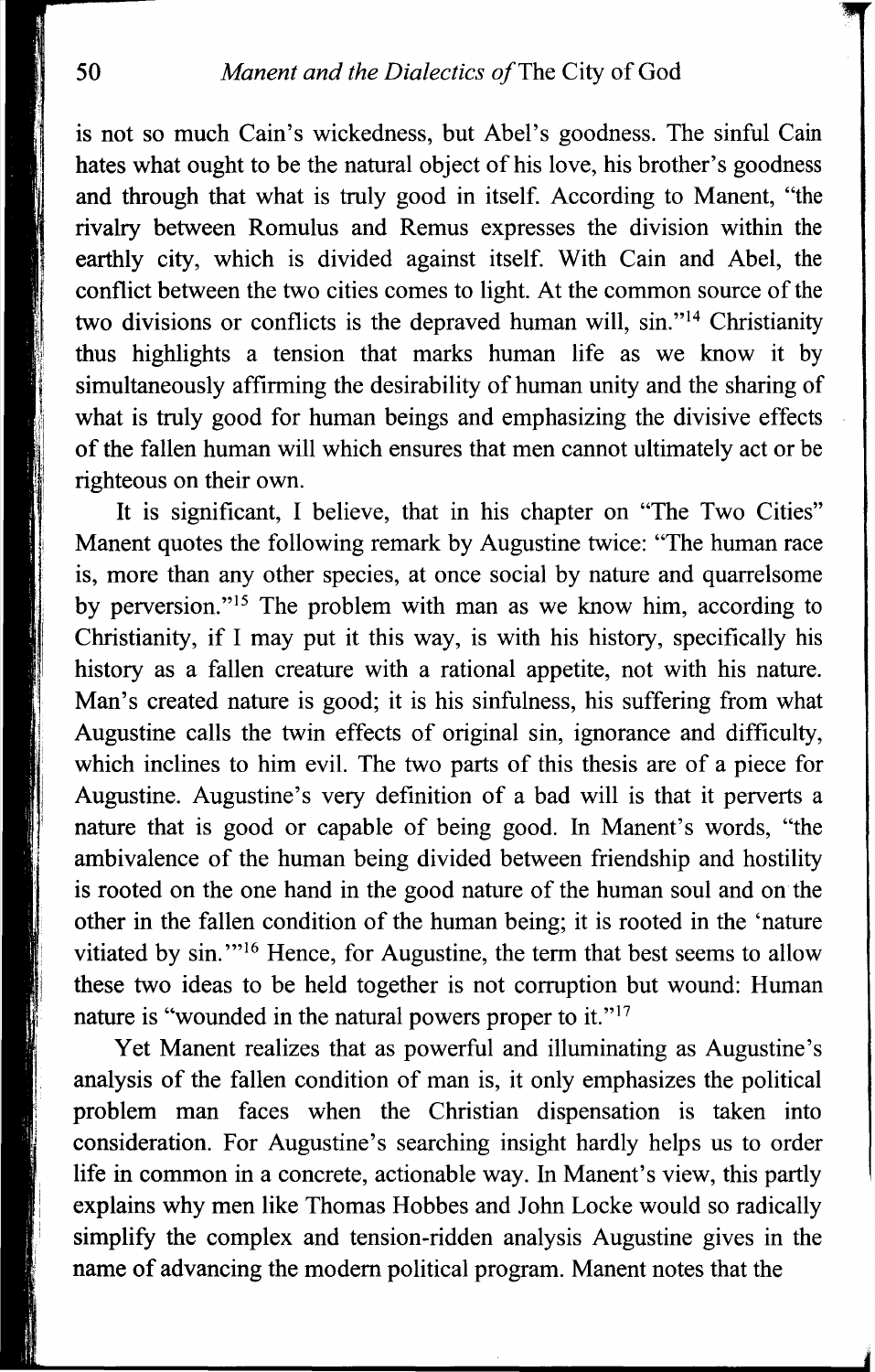Augustinian knot that joins a sociable nature and an unsociable will and that only the grace of God could untie is cut by the human institution. For Augustine, hatred has to be healed. For Hobbes, it is enough to master hostility. The sovereign State will take care of that. Such is the moral simplification that makes modem political philosophy trenchantly effective. This philosophy, the philosophy of human rights, presupposes human unsociability, a morally neutral unsociability.<sup>18</sup>

But the contrast between Augustine and Hobbes on this question is not the whole story. One needs to look at the classical side of the equation as well. Manent observes that while Greek philosophers such as Aristotle, especially in his *Ethics,* were wont, at least exoterically, to show human virtue victorious or shining triumphantly on its own, Augustine is more apt to show man visibly struggling with virtue, to show human virtue engaged in a dramatic battle that it is seems constantly to be on the verge of losing. Manent states, "this is the case in particular of temperance, the virtue especially in charge, I dare say, of the war against the weakness of the flesh, a war we cannot win by our own forces and for which we must ask the help of God."<sup>19</sup> Though he does not reference it here specifically, it is difficult to believe that Manent did not have book 8, chapter 12 of Augustine's *Confessions* in mind as he wrote this passage.

We are now in a position to appreciate what Manent sees as *the*  political import of Augustine's argument in *The City of God.* Unlike many modem Christian thinkers ranging from the Protestant theologian Reinhold Neibuhr to the Catholic political theorist Robert Kraynak, Manent does not see Augustine offering a political program or even an actionable political template in *The City of God.* As illuminating as Augustine's treatment of the twin histories of the earthly city and the city of God are, and as instructive as Augustine's account of the invisible and seemingly intermingled terrestrial existence of these two cities is, his teaching does not provide a political model that is, to use Manent's preferred term, "operational." Manent is emphatic about this. At the end of the day, the argument about the two cities Augustine advances in *The City of God*  makes abundantly clear that there is no history of the education of the human race, one could say, except in the measure that there is a sacred history, that is, a history of a holy people called to communion with God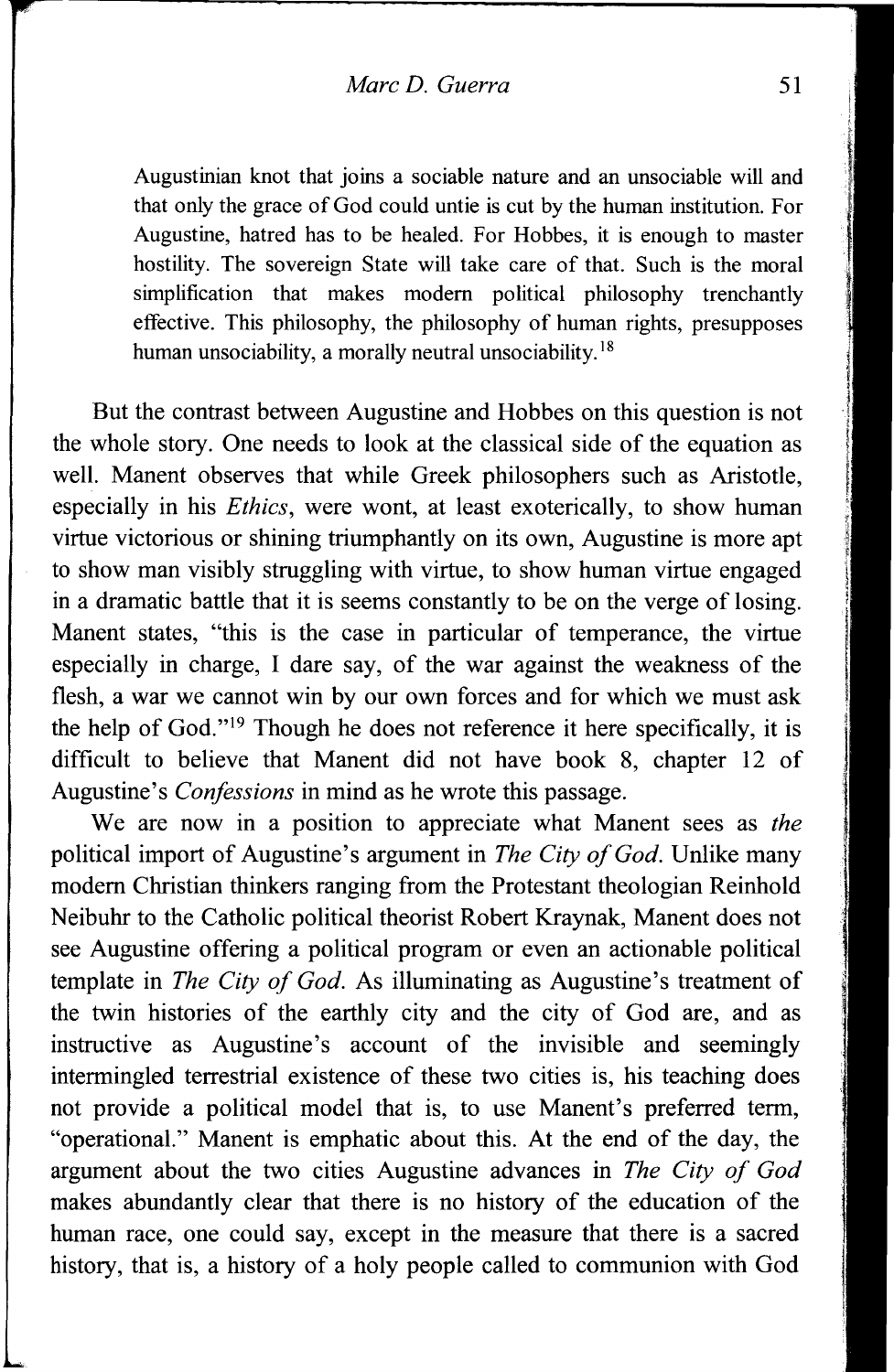### 52 *Manent and the Dialectics of* The City of God

and held in communion by God. To cite Manent again on this fundamental point, "the final education of humanity requires that the revelation of the truth become a truly universal way ( *universalis via)* that does not belong as such to a particular nation but has been granted to all the nations to be common to them. "<sup>20</sup>

According to Manent, if we employ the scientific classifications of classical philosophy, we can say that Augustine's teaching on the two cities in *The City of God* is

> neither practical nor theoretical. ... [H]is concern is to arouse a specific disposition, half practical since it concerns evaluating human behavior and half theoretical since it is constituted by a "view" of the human condition on earth that does not change. . . . [I]t is a disposition that incites us to desire to enter into the city of God, but it is not certain that it helps us much to orient ourselves in the city of people. $2<sup>1</sup>$

In sum, the solution to the problem of human living that Augustine sets forth in *The City of God* is fundamentally transpolitical. In fact, as Manent notes, it was their dissatisfaction with the perceived irresponsibility and impracticalness of this transpolitical solution that first moved early modem philosophers like Hobbes to mock and reject Christianity's solution in the name of finally resolving the unavoidable problem of ordering life in the earthly city. In the wake of the Christian dispensation, modem political philosophy audaciously claimed to be able to finally quiet the tensions in the human soul and in the human person – tensions that have pulled (and will always pull) men between the universal and the particular, the love of one's own and the love of what is good, the temporal and the eternal.

Let me conclude with a somewhat lengthy footnote. Near the end of his chapter on "The Two Cities," Manent entertains what is, I think, Leo Strauss's fundamental objection to Christianity's tension-ridden formulation of the relationship between the legitimate ends of the earthly city and those of the city of God - and therewith to Christianity's formulation of the theologico-political problem *tout court.* Manent is one of the small but growing number of Catholic thinkers who have both seriously and carefully engaged the wide range of Strauss's thought and learned from the twentieth-century political philosopher. However, we must note Manent is a critical but respectful student of Strauss.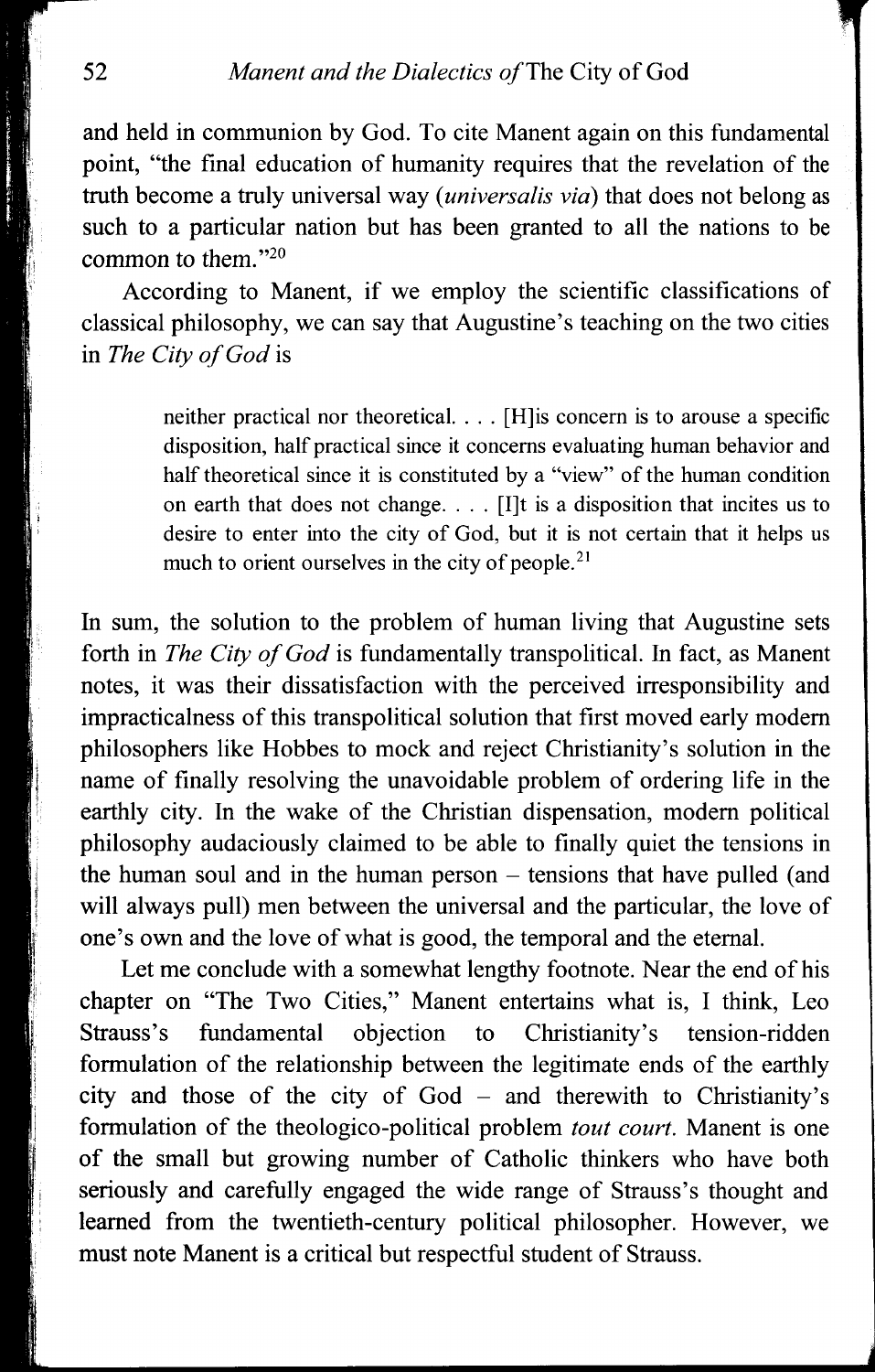### *Marc D. Guerra* 53

Manent takes book 10 of *The City of God* as his point of departure in this engagement with Strauss. In that book, Augustine critically examines Porphyry's thought on what the Neoplatonist saw as the tightly knitted problem that man's embodiment poses to human existence and human happiness. Manent cites Augustine response to Porphyry's tricompartmentalized solution to this problem, a solution that ultimately fractures the unified human being into a body, an intellectual soul, and a spiritual soul. Augustine concluded his subtle theological response to Porphyry's claim by stating that

> this is the way which purifies the whole man and prepares his mortal being for immortality, in all the elements which constitute a man. We have not to seek one purification for that element which Porphyry calls the "intellectual" soul, another for the "spiritual," and yet another for the body itself. It was to avoid such quests that our Purifier and Savior, the true Purifier and the all-powerful Savior, took upon him the man in his entirety. <sup>22</sup>

After drawing attention to Augustine's remark, Manent notes a similarity between the role that the Jewish people and Greek philosophy played in the development of humanity. Both the formation of the Jewish people and Greek philosophy, he remarks, constituted decisive qualitative progress in the relative "self-awareness" of humanity. This progress, however, came at the expense of a rupture or a separation within humanity. According to Manent, the "separation or rupture between the people of God and the 'nations' and the separations or rupture between the philosopher or wise man and the 'vulgar,' the latter deriving from the separation and even the rupture between soul and body that is the condition and achievement of philosophy."<sup>23</sup> Through these separations humanity, Manent argues, was raised a level. Manent goes on to state that "Christianity preserves or confirms the advances achieved by these two ruptures while it overcomes them by restoring human unity on a higher plane through the mediation of the God-man,"<sup>24</sup> Jesus Christ.

Strauss saw this restoration as the result of a synthesis between the demands of obedience held out by Judaism's divine law and the life of unencumbered inquiry held out by Plato's portrayal of the philosopher *par :excellence,* Socrates. For Strauss, the alleged Christian synthesis necessarily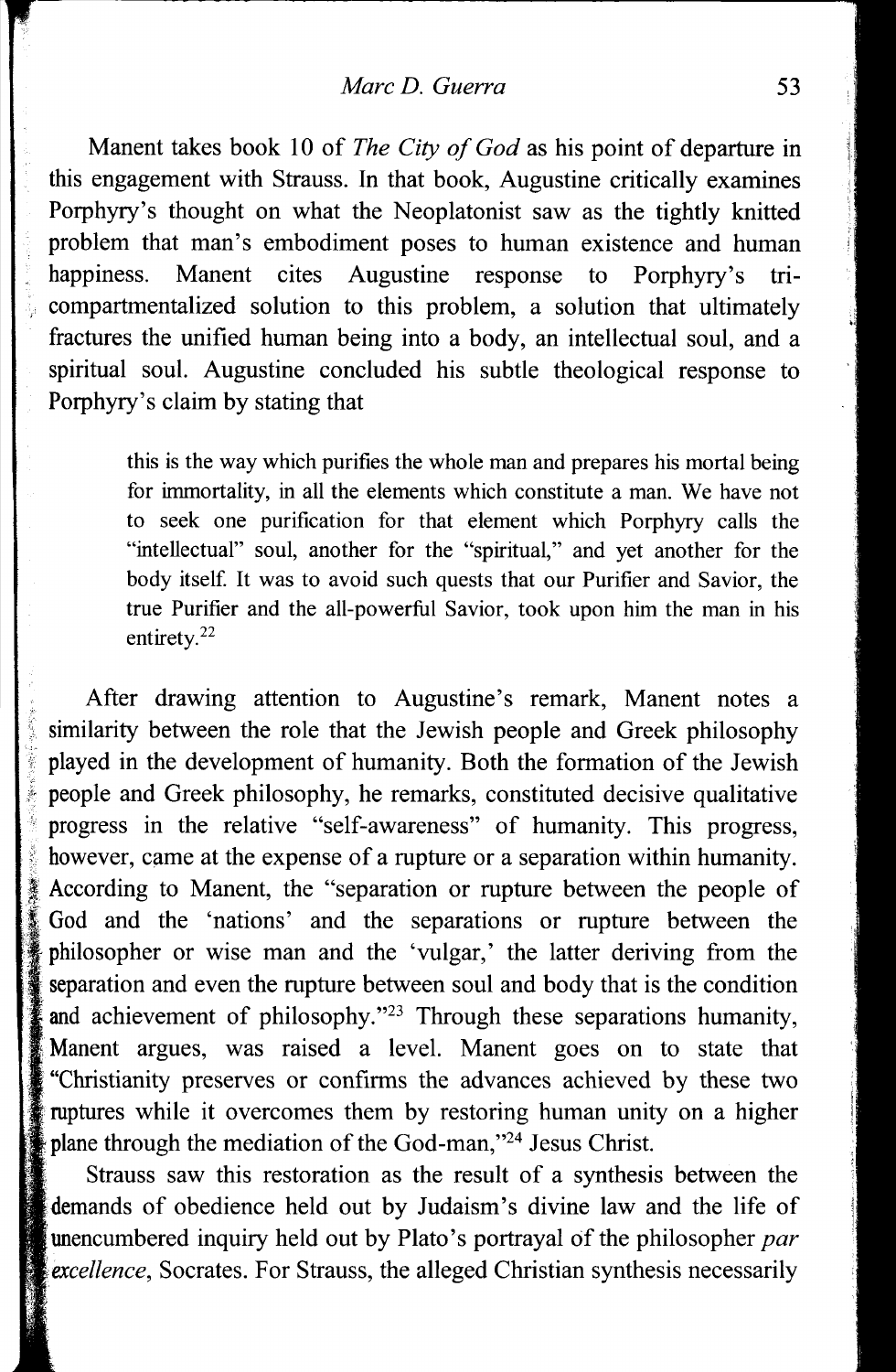comes at the expense of transforming and destroying what is most distinctive and choiceworthy, according to the Hebrew bible and Greek philosophy, of Jerusalem and Athens.

Manent offers what he describes as an Augustinian-inspired partial response to Strauss's objection. Manent understands this response to be partial, in part because it depends on acknowledging the truth of Christianity's divinely revealed claim about the nature of man and the nature of God and the kind of graced communion that God offers to man through the Incarnation and in the Kingdom of God. But Manent also recognizes that this response is partial inasmuch as it speaks about what would have to be true about human perfection if a creature with a rational appetite like man were actually to attain, not just seek or quest for, human wholeness and human perfection. Bearing this in mind, Manent points out that Strauss's formulation posits as humanly necessary a separation "against which something in the human being" must unavoidably and necessarily protest in the name of the human being himself.<sup>25</sup> Hence, he asks, "why would the immense majority of humanity not know the Law of the true God or in any case be excluded from its benefits . . . and how could . . . wisdom," that which man's desire to know seeks to possess, in the end "evade nearly all people?"26 Manent's Augustinian formulated response directs attention to the fact that man seeks wholeness and perfection as a whole being, a whole being whose perfection stands not in isolation from the members of all the other nations, as Judaism's distinctive claim to be the one chosen people does, or from the nondialectical many, as classical philosophy's exaggerated claim about the radical superiority of the Socratic philosopher does. On the contrary, it speaks of a form of graced perfection conferred on and attained by a concrete person that the human being necessarily holds in solidarity with all human beings inasmuch as they too are created human beings called to perfection in (and by) God.

Manent argues that one gains further insight into this problem if he takes into consideration not simply its Greek philosophic and Hebraic formulations, but also modem democracy's purported solution to the problem of the one and the many. Viewed from this fuller ancient/modem dialectical perspective, "Christianity instead of being simply a 'synthesis' is [seen to be] in the position of a 'middle term' between the Jewish and Greek 'separations' on the one hand and the unification or 'maximum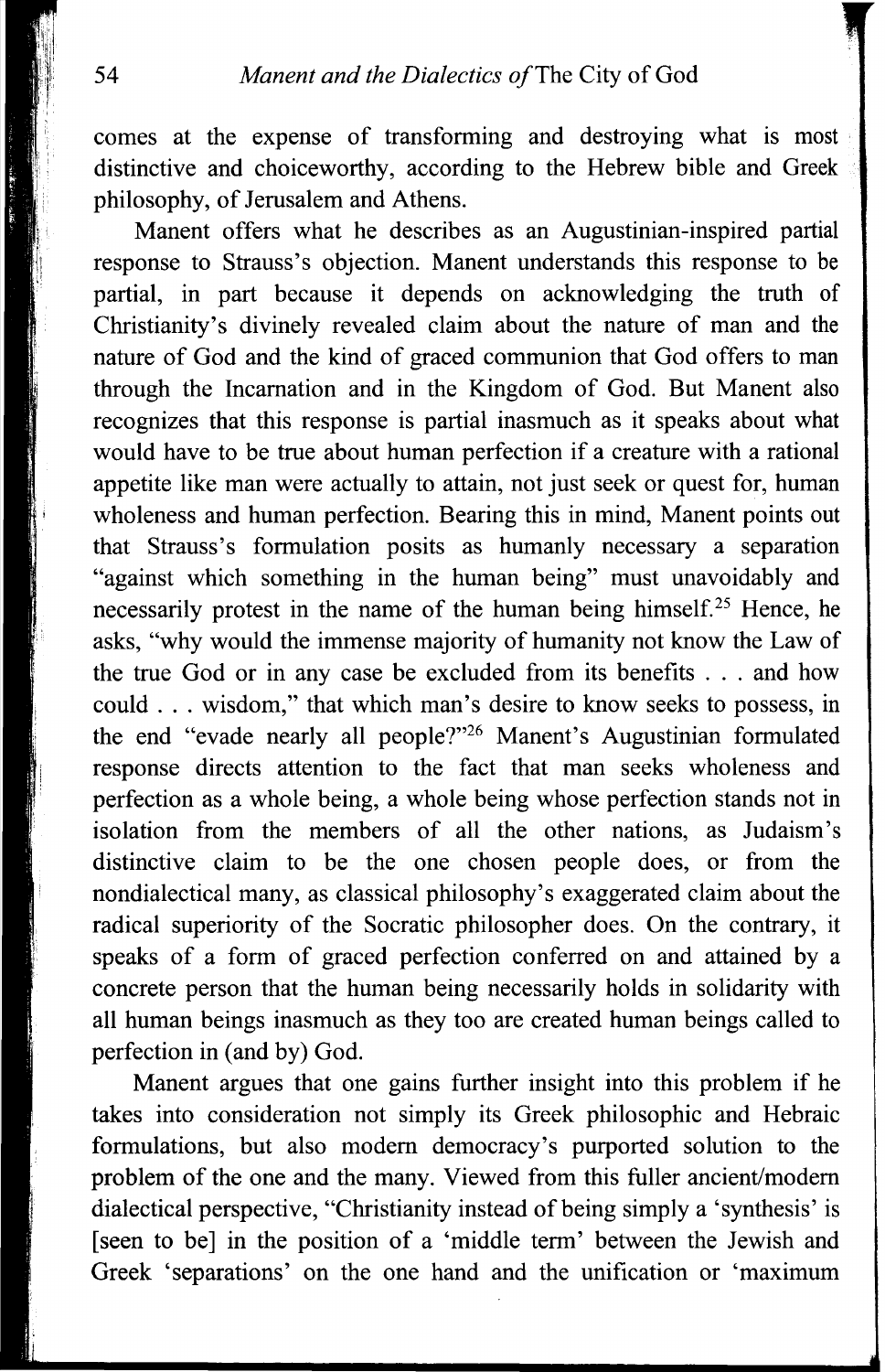synthesis' of the Moderns on the other."<sup>27</sup> Perhaps here is a good and, I have no doubt, provocative place for me to stop.

: *Marc D. Guerra is associate professor and chair of the department of*  ., *theology at Assumption College in Worcester, Massachusetts. He is the author of* Christians as Political Animals: Taking the Measure of Modernity and Modem Democracy *(ISi Books, 2010), and editor of*  Reason, Revelation, and Human Affairs *(Lexington Books, 2001),* Jerusalem, Athens, and Rome: Essays in Honor of James V. Schall, S.J. (St. Augustine's Press, 2013), and Pope Benedict XVI and the Politics of Modernity *(Routledge, 2013).* 

<sup>2</sup> Ibid., 14.

 $\sim$ 

3 Ibid., 214.

<sup>4</sup>*The Leviathan,* chap. 39.

*5 Metamorphoses of the City,* 228-29.

6 Ibid., 229.

 $7$  Ibid., 248.

Ibid., 265.

*<sup>9</sup>*Saint Augustine, *The City of God,* trans. Henry Bettenson (Harmondsworth: Penguin, 1972), 1.35, 46, quoted in *Metamorphoses of the City*, 274.

\_fio *The City of God* 14.28, 593, quoted in *Metamorphoses of the City,* 276 .

.. ill *Metamorphoses of the City,* 277.

12 Ibid., 278.

<sup>13</sup> The City of God 15.5, 601, quoted in *Metamorphoses of the City*, 278.

<sup>14</sup>*Metamorphoses of the City,* 279.

<sup>15</sup>*The City of God* 12.28, 508, quoted in *Metamorphoses of the City,* 279 .

.1<sup>6</sup>*Metamorphoses of the City,* 279.

<sup>[17</sup> Catechism of the Catholic Church, 405.

<sup>1</sup> Pierre Manent, *Metamorphoses of the City: On the Western Dynamic,* trans. Marc LePain (Cambridge, Mass.: Harvard University Press, 2013).